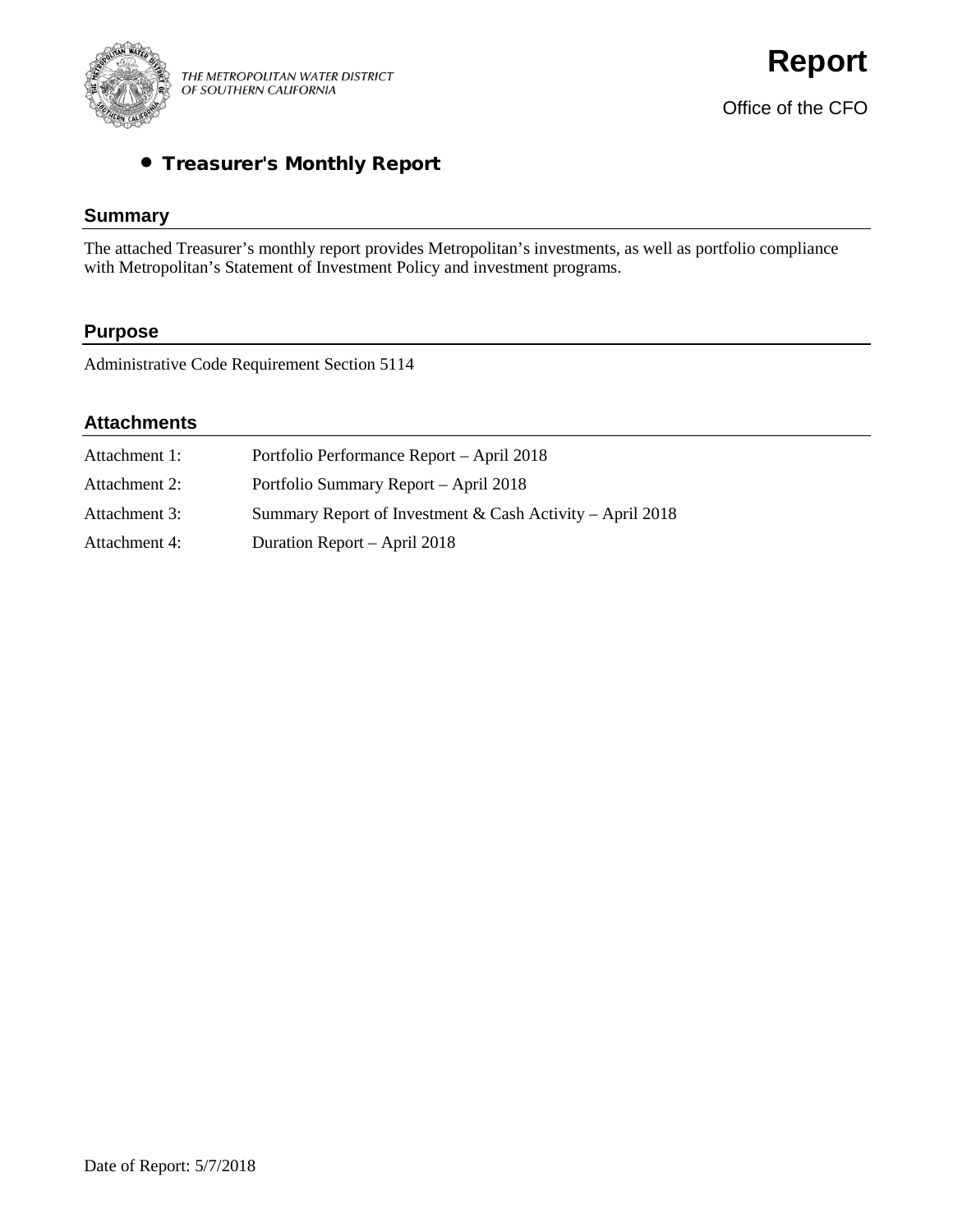

THE METROPOLITAN WATER DISTRICT<br>OF SOUTHERN CALIFORNIA

| Date:    | May 7, 2018                                                    |
|----------|----------------------------------------------------------------|
| To:      | Finance and Insurance Committee                                |
| From:    | Gary Breaux, Assistant General Manager/Chief Financial Officer |
| Subject: | <b>Treasurer's Monthly Report April 2018</b>                   |

This letter transmits a summary report of investments, cash balances and performance report with total return, and duration comparisons for the end of the current month. A detailed report of investments is filed each month with the Board Executive Secretary. These reports are required by Section 5114 of the MWD Administrative Code. All of the investments comply with Section 5101 of the MWD Administrative Code and the Investment Policy dated June 13, 2017. Metropolitan has sufficient liquidity to pay for the next six months of expenditures.

**Gary Breaux** 

GB:mt

**Attachments** 

c:\debt\monthly report\2018 mo end reports\04-2018 mo end reports\monthlyletterApr2018.docx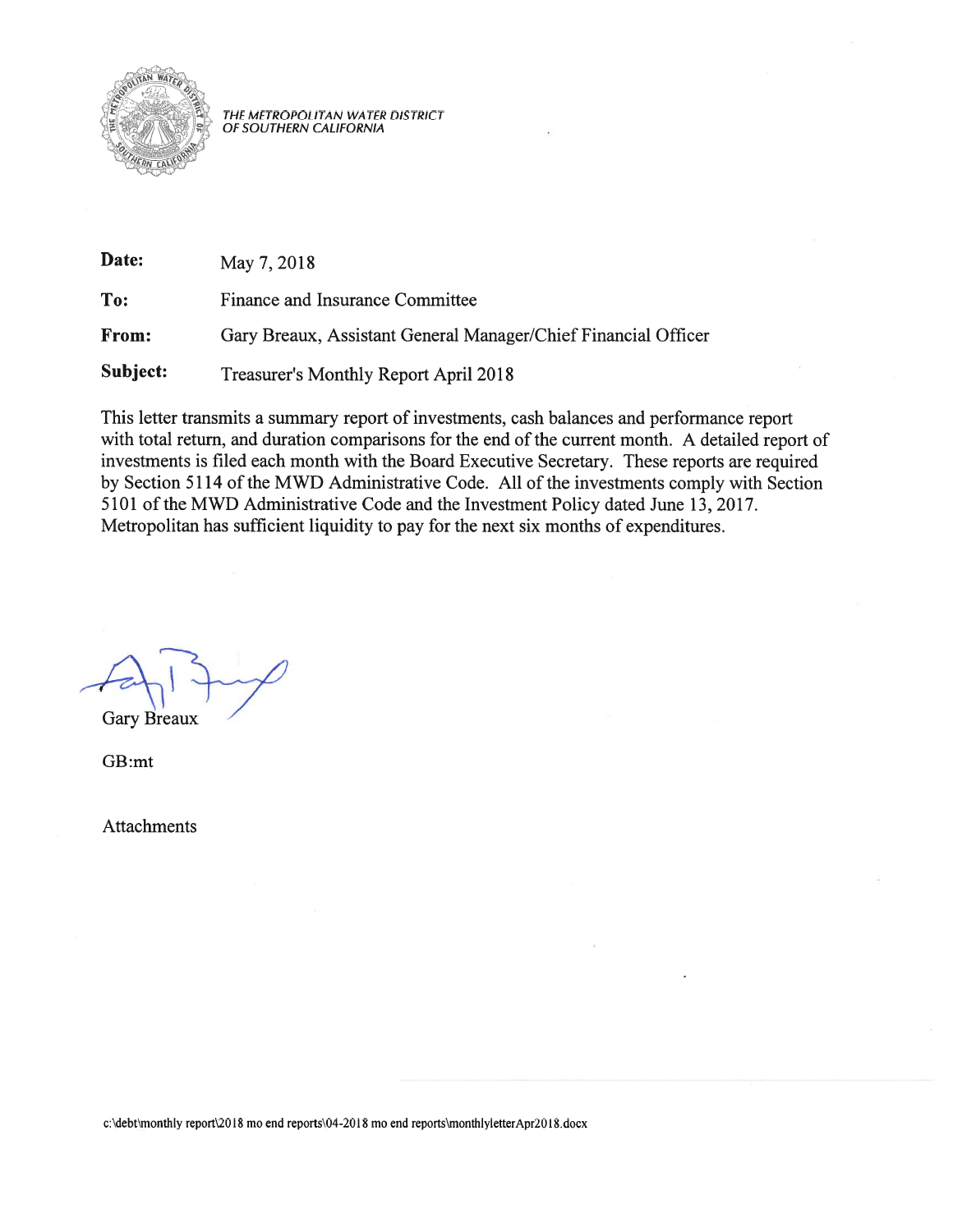### Attachment 1 **Portfolio Performance Report April 30, 2018 The Metropolitan Water District of Southern California (MWD)**

|                         |     |    | Market Value      |            | Duration  |            | <b>Monthly Return</b> |            | <b>Fiscal YTD Return</b> |            | <b>Annualized Return</b><br>*Inception-to-Date |
|-------------------------|-----|----|-------------------|------------|-----------|------------|-----------------------|------------|--------------------------|------------|------------------------------------------------|
|                         |     |    | (\$ in Thousands) | <b>MWD</b> | Benchmark | <b>MWD</b> | Benchmark             | <b>MWD</b> | Benchmark                | <b>MWD</b> | Benchmark                                      |
| Short-Term              | (1) | -S | 672,707           | 0.17       | 0.23      | 0.14%      | 0.13%                 | 1.06%      | 1.04%                    | 1.85%      | 1.30%                                          |
| Long-Term               | (2) |    | 344,297           | 2.69       | 2.63      | $(0.24\%)$ | $(0.28\%)$            | $(0.36\%)$ | $(0.67\%)$               | 3.30%      | 2.85%                                          |
| <b>Total Core Funds</b> |     | \$ | 1,017,004         |            |           |            |                       |            |                          |            |                                                |
| Other Funds             | (3) |    | 39,862            | 3.75       |           | (0.37%)    |                       | $(0.56\%)$ |                          | 6.86%      |                                                |
| Total                   |     |    | 1,056,866         |            |           |            |                       |            |                          |            |                                                |

(1) The Short-Term Portfolio Benchmark is the Bank of America Merrill Lynch, Three Month Treasury Bill Index.

(2) The Long-Term Portfolio Benchmark is the Bank of America Merrill Lynch, Corporate and Government, 1 to 5 years, A Rated and Higher Index. (3) Debt Service Reserve Funds and Lake Mathews Trust.

\* Inception Date 5/01/2002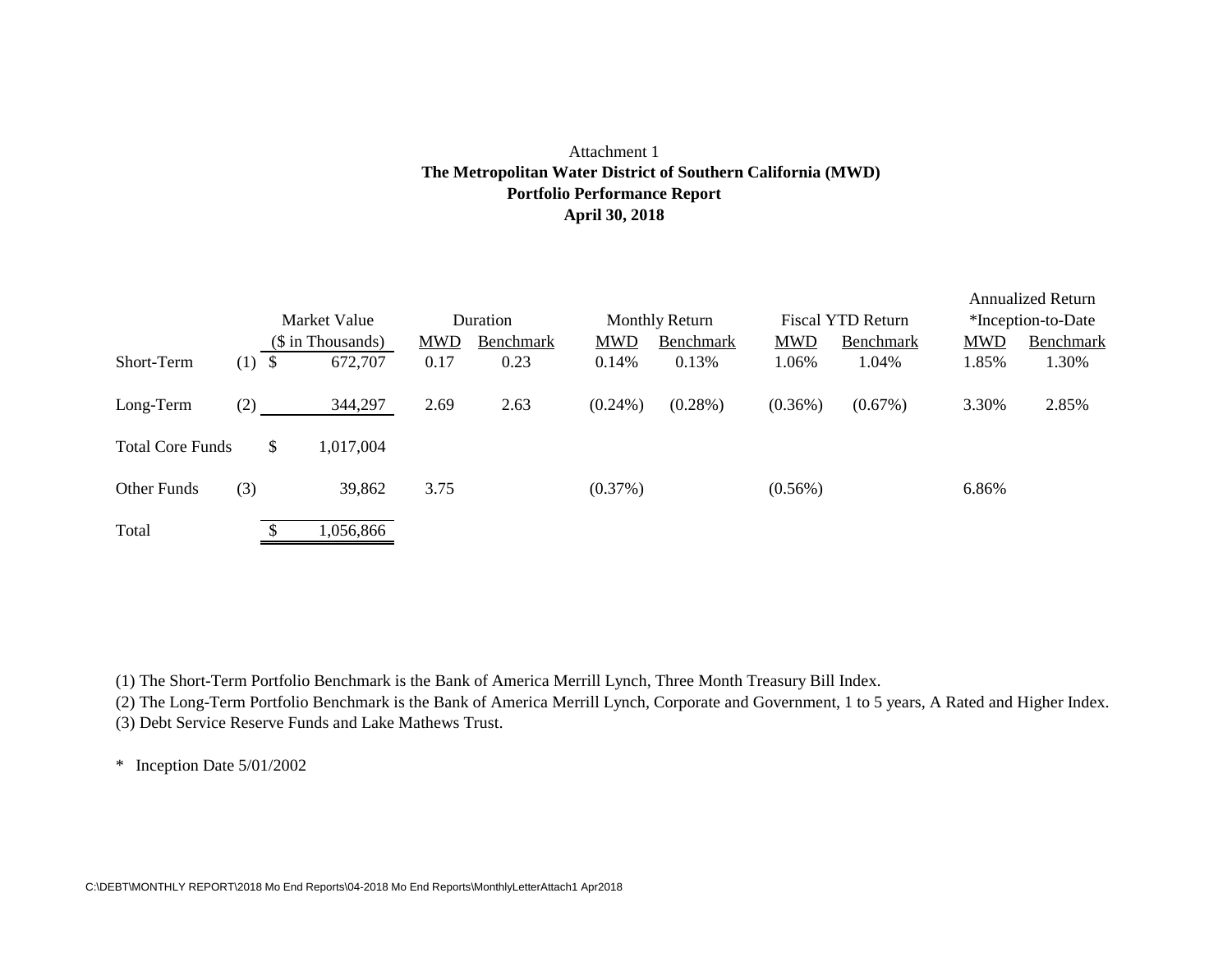#### Attachment 3 **Summary Report of Investment & Cash Activity April 30, 2018**

| (Shown at Book Value and \$ in Thousands) |  |  |
|-------------------------------------------|--|--|
|-------------------------------------------|--|--|

|                                                   |     | <b>Beginning</b> |                 |                  |              |                 |                   | <b>Ending</b>   |
|---------------------------------------------------|-----|------------------|-----------------|------------------|--------------|-----------------|-------------------|-----------------|
|                                                   |     | <b>Balance</b>   |                 | <b>Purchases</b> | <b>Sales</b> |                 | <b>Maturities</b> | <b>Balance</b>  |
| <b>United States Treasuries</b>                   |     | \$<br>246,043    | \$              | 36,459           | \$<br>2,813  | \$              | 34,735            | \$<br>244,954   |
| Gov't National Mtge Assoc.                        |     | 3                |                 |                  |              |                 |                   | 3               |
| <b>Federal Agencies</b>                           |     | 86,621           |                 | 15,753           |              |                 | 60,734            | 41,640          |
| <b>Repurchase Agreements</b>                      |     |                  |                 |                  |              |                 |                   |                 |
| <b>Bankers' Acceptances</b>                       |     |                  |                 |                  |              |                 |                   |                 |
| <b>Commercial Paper</b>                           |     | 202,118          |                 | 538,693          |              |                 | 521,572           | 219,239         |
| <b>Negotiable Certificates</b><br>of Deposit      |     | 238,567          |                 | 169,568          |              |                 | 122,000           | 286,135         |
| <b>Time Deposits</b>                              |     |                  |                 |                  |              |                 |                   |                 |
| Shares of Beneficial<br>Interest                  |     | 669              |                 | 4,449            | 4,562        |                 |                   | 556             |
| California Local Agency<br><b>Investment Fund</b> |     | 38,050           |                 | 11,857           |              |                 |                   | 49,907          |
| Medium Term Notes                                 |     | 134,541          |                 | 59,796           | 2,380        |                 | 55,193            | 136,764         |
| Asset & Mortgage-Backed<br>Securities             |     | 64,984           |                 | 477              | 1,991        |                 |                   | 63,470          |
| Municipals                                        |     | 18,930           |                 |                  | 1            |                 |                   | 18,929          |
| <b>Subtotals</b>                                  |     | \$<br>1,030,526  | \$              | 837,052          | \$<br>11,747 | \$              | 794,234           | \$<br>1,061,597 |
|                                                   |     | Beginning        |                 |                  |              |                 |                   | Ending          |
| Cash                                              |     | Balance          |                 | Deposits         |              |                 | Withdrawals       | Balance         |
| <b>Demand Accounts</b>                            |     | \$<br>703        |                 |                  |              |                 | 702               | $\mathbf{1}$    |
| Petty Cash & Payroll                              |     | 15               |                 |                  |              |                 |                   | 15              |
| Overnight Investment                              | (1) |                  |                 |                  |              |                 | 5,000             | (5,000)         |
| <b>Subtotals</b>                                  |     | \$<br>718        | \$              | $\blacksquare$   | \$           | \$              | 5,702             | \$<br>(4,984)   |
|                                                   |     |                  |                 |                  |              |                 |                   |                 |
| <b>Total</b>                                      |     | \$<br>1,031,244  | $\overline{\$}$ | 837,052          | \$<br>11,747 | $\overline{\$}$ | 799,936           | \$<br>1,056,613 |

(1) Includes investment of outstanding checks.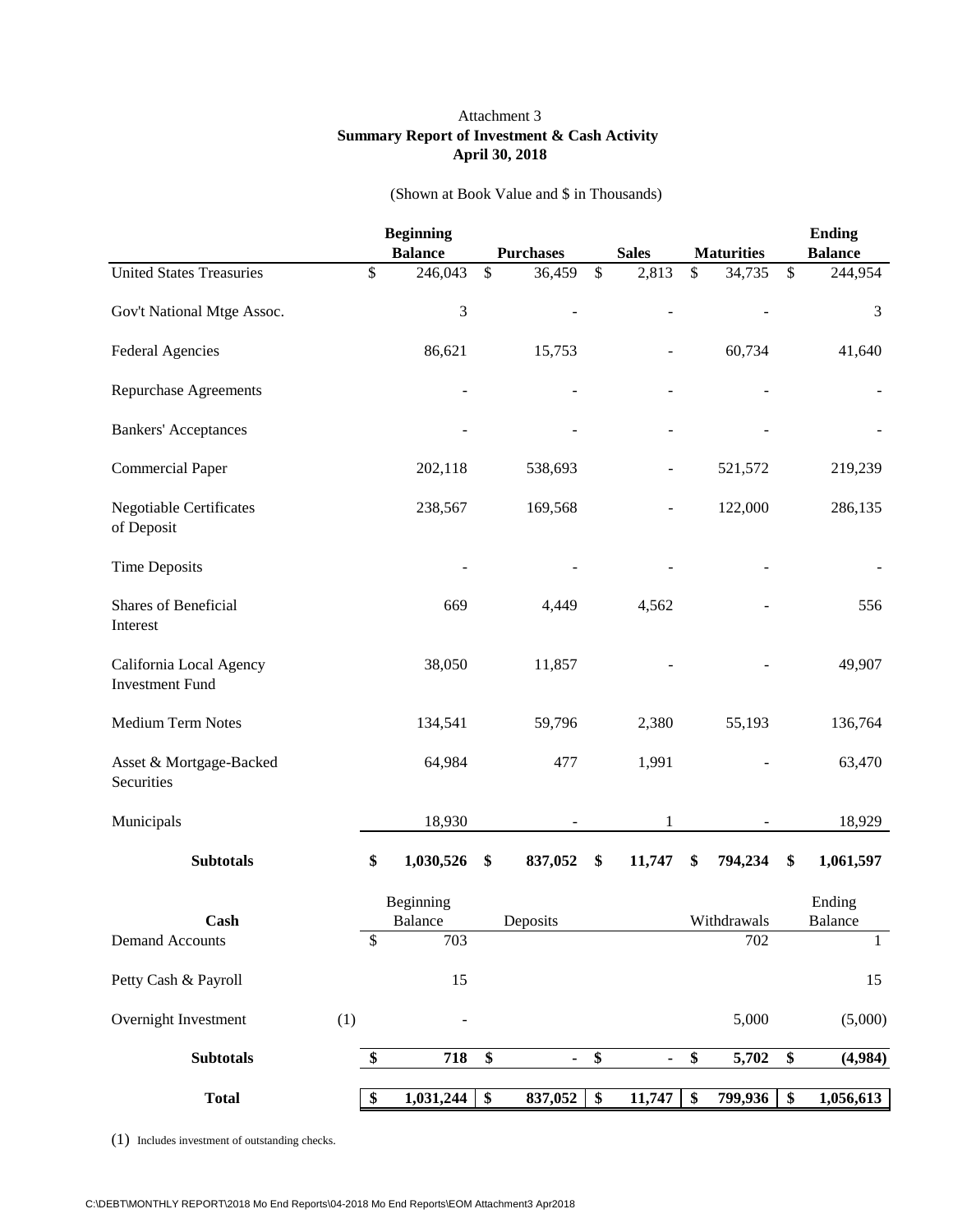### **Portfolio Summary Report April 30, 2018** Attachment 2

#### (\$ in Thousands)

| <b>Securities</b>                                 |       | <b>Credit</b><br><b>Quality</b> | <b>Market</b><br><b>Value</b> | <b>Book</b><br><b>Value</b> | <b>Percent of</b><br><b>Portfolio</b><br><b>Market Value</b> | <b>Investment</b><br><b>Policy</b><br><b>Limits</b> |
|---------------------------------------------------|-------|---------------------------------|-------------------------------|-----------------------------|--------------------------------------------------------------|-----------------------------------------------------|
| <b>United States Treasuries</b>                   | (1,2) | "AAA"                           | \$<br>242,509                 | \$<br>244,954               | 22.95%                                                       | 100%                                                |
| Gov't National Mtge Assoc.                        | (1)   | "AAA"                           | 3                             | 3                           | 0.00%                                                        | 100%                                                |
| <b>Federal Agencies</b>                           | (2)   | "AAA"                           | 40,937                        | 41,640                      | 3.87%                                                        | 100%                                                |
| <b>Repurchase Agreements</b>                      | (3)   | "AAA"                           |                               |                             | 0.00%                                                        | 50%                                                 |
| <b>Bankers' Acceptances</b>                       |       | "F1 or higher"                  |                               |                             | 0.00%                                                        | 40%                                                 |
| <b>Commercial Paper</b>                           |       | "A1/P1 or higher"               | 219,241                       | 219,239                     | 20.75%                                                       | 25%                                                 |
| <b>Negotiable Certificates of Deposit</b>         |       | "F1 or higher"                  | 286,162                       | 286,135                     | 27.08%                                                       | 30%                                                 |
| <b>Time Deposits</b>                              |       | "F1 or better"                  |                               |                             | 0.00%                                                        | N/A                                                 |
| <b>Shares of Beneficial Interest</b>              |       | "AAA"                           | 556                           | 556                         | 0.05%                                                        | 20%                                                 |
| California Local Agency<br><b>Investment Fund</b> | (4)   |                                 | 49,907                        | 49,907                      | 4.72%                                                        | N/A                                                 |
| <b>Medium Term Notes</b>                          |       | "A or higher"                   | 134,959                       | 136,764                     | 12.77%                                                       | 30%                                                 |
| Asset & Mortgage-Backed Securities                |       | "AAA"                           | 62,381                        | 63,470                      | 5.90%                                                        | 20%                                                 |
| Municipals                                        | (5)   | "A or higher"                   | 20,211                        | 18,929                      | 1.91%                                                        | 30%                                                 |
| <b>Total Portfolio</b>                            |       |                                 | \$<br>1,056,866               | \$<br>1,061,597             | 100.00%                                                      |                                                     |

**(1)** Securities have an explicit United States Government guarantee.

**(2)** United States Treasuries and Federal Agencies are rated 'AAA' by two nationally recognized rating agencies and 'AA+' by one nationally recognized rating agency.

**(3)** Repurchase agreements can only be executed with primary dealers and collateral consists of Treasuries and/or Federal Agencies with maturities under 5 years.

**(4)** \$65 million maximum allowed by California Local Agency Investment Fund.

**(5)** \$3.985 million (market value) of the municipal bond portfolio was rated AAA.